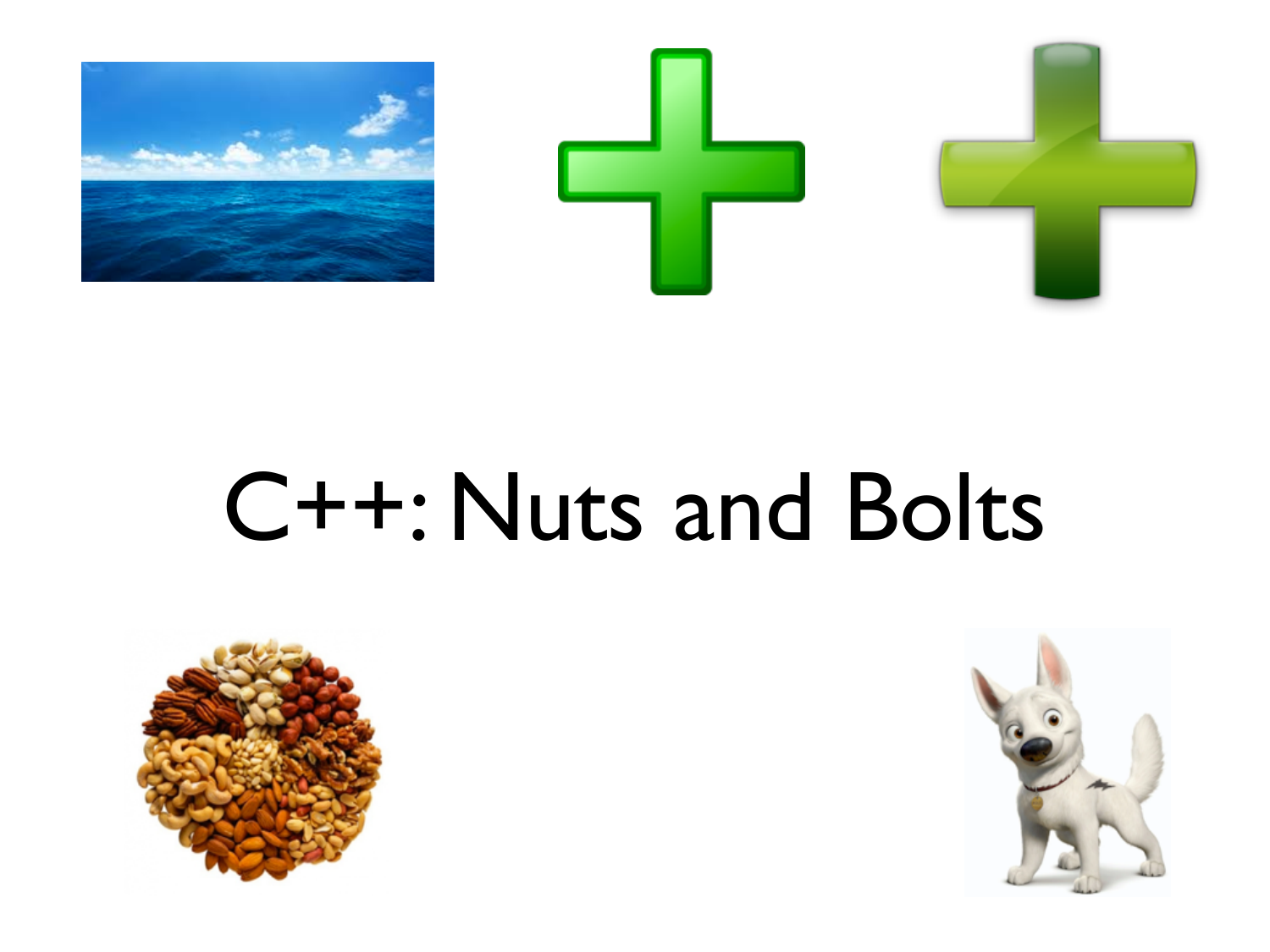## Logistics

This week…

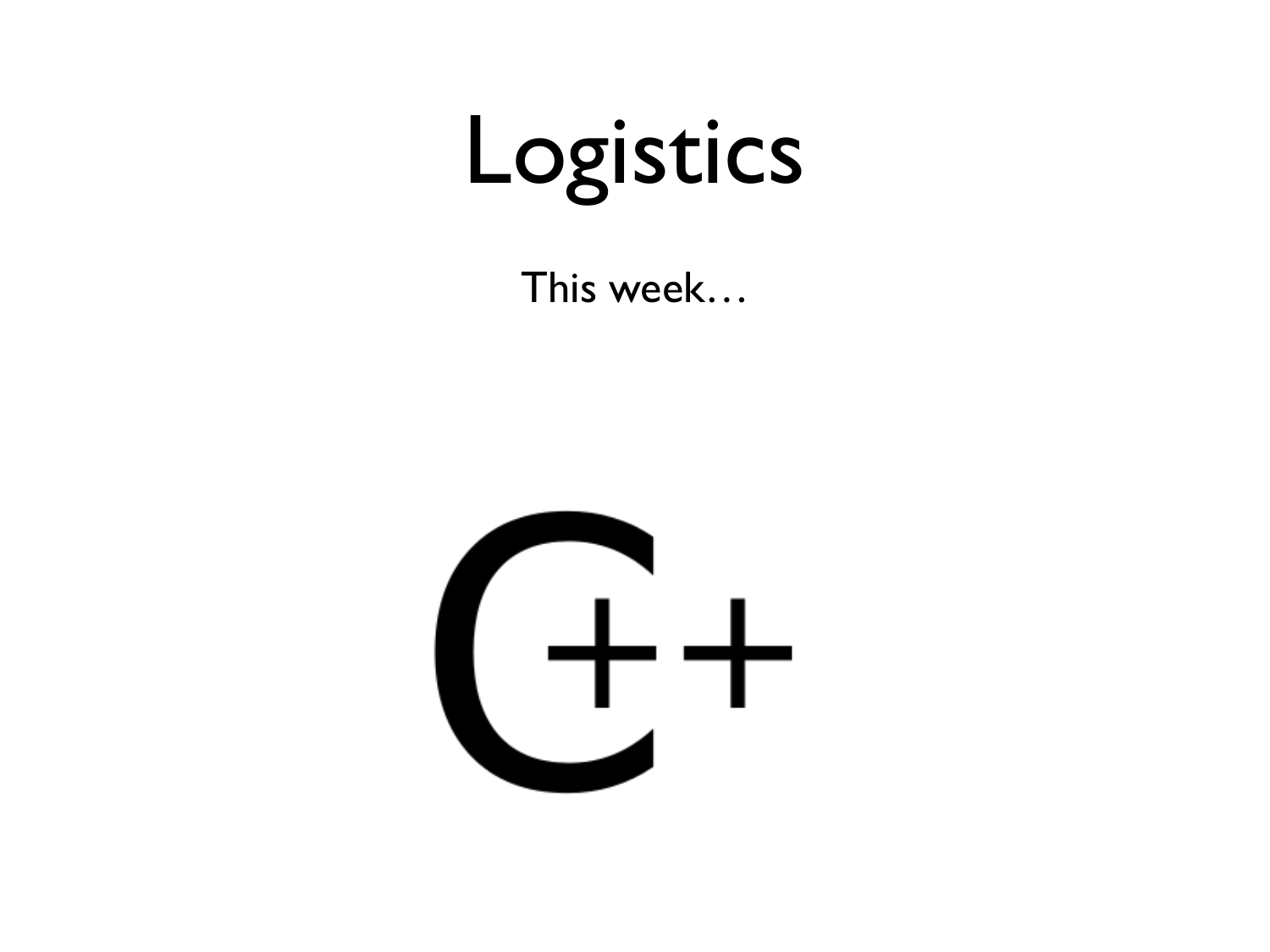## Logistics

#### Next week…

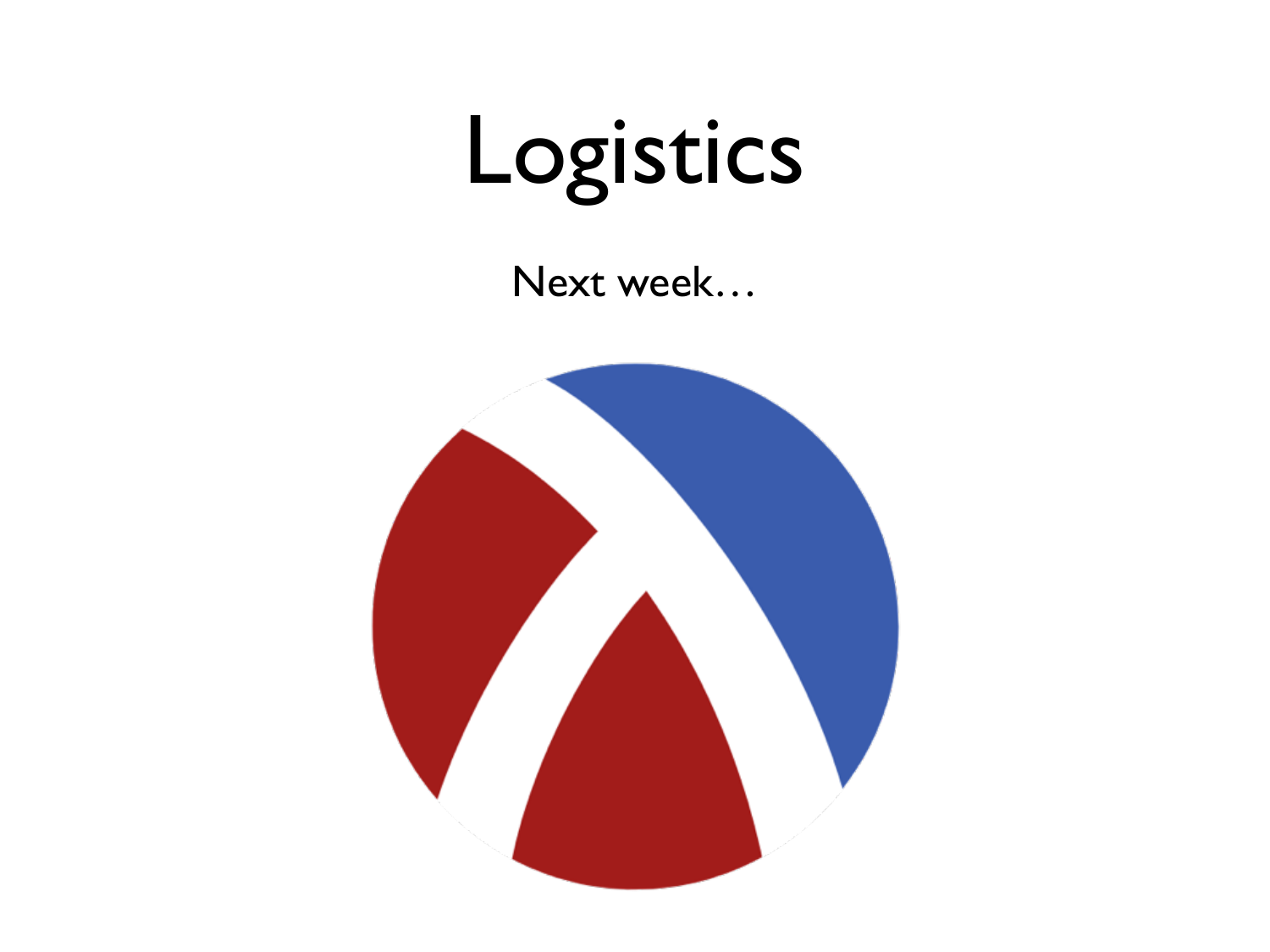#### Question:

Talk to the person next to you.

- Come up with a programming language (not necessarily that you know)
- List one (nominal) advantage
- One potential (disadvantage)

- C++
- It's fast and lets you interact closely with hardware
- Tons and tons of features, not clear which ones to use when. Requires manual memory management, causes tons of potential security errors, etc…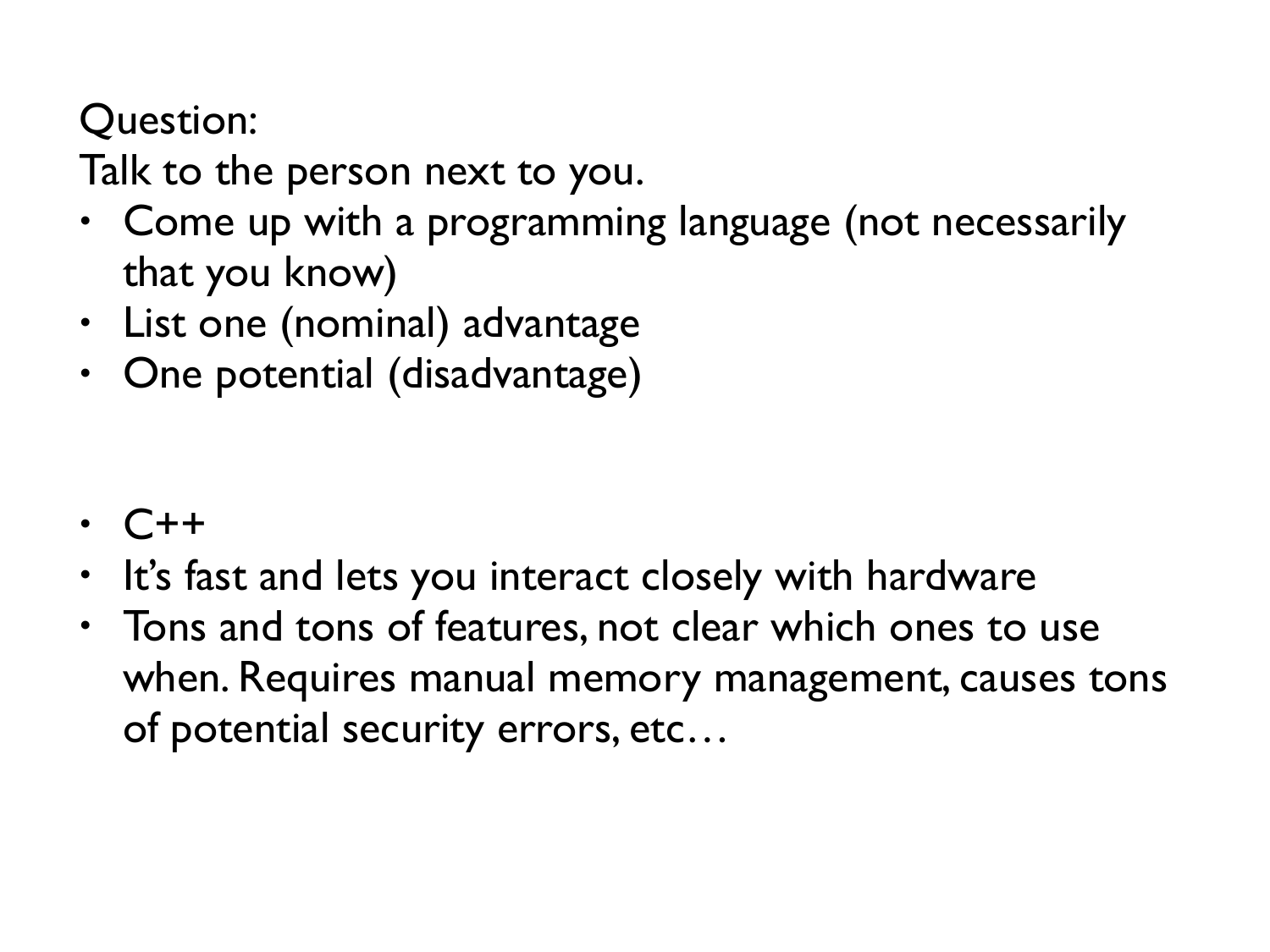#### Understanding how C++ lays out memory is **key** to mastering C++

#### C++'s view on memory…

At it's core, everything in C++ is about manipulating bytes, or sequences of bytes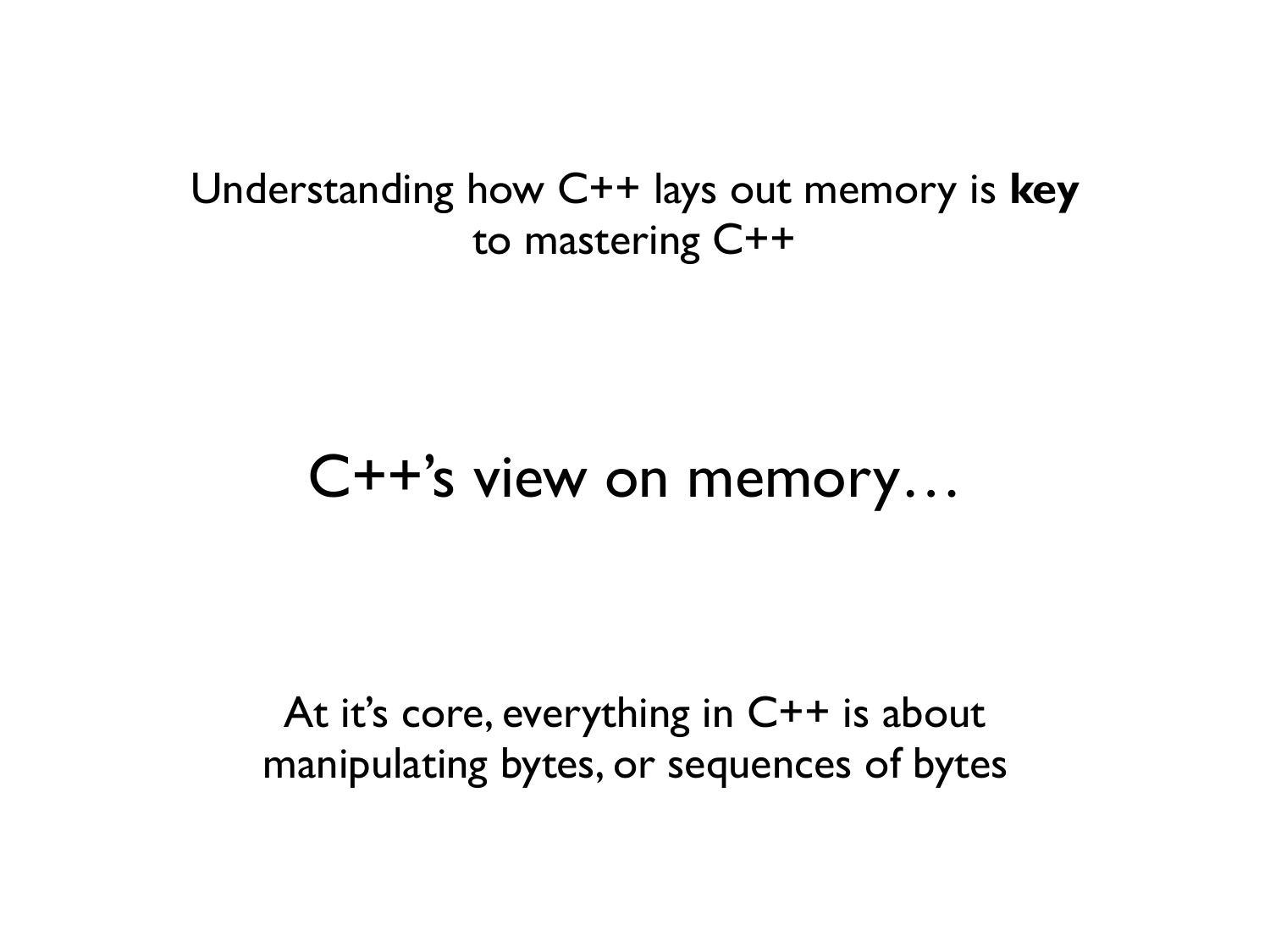# Memory Management

• Each variable in C++ exists somewhere in memory

C++ thinks of this as a giant array **C++** thinks of this as a giant array of bytes

There are no types, everything is just a byte.

The way you **use** C++ determines what those bytes mean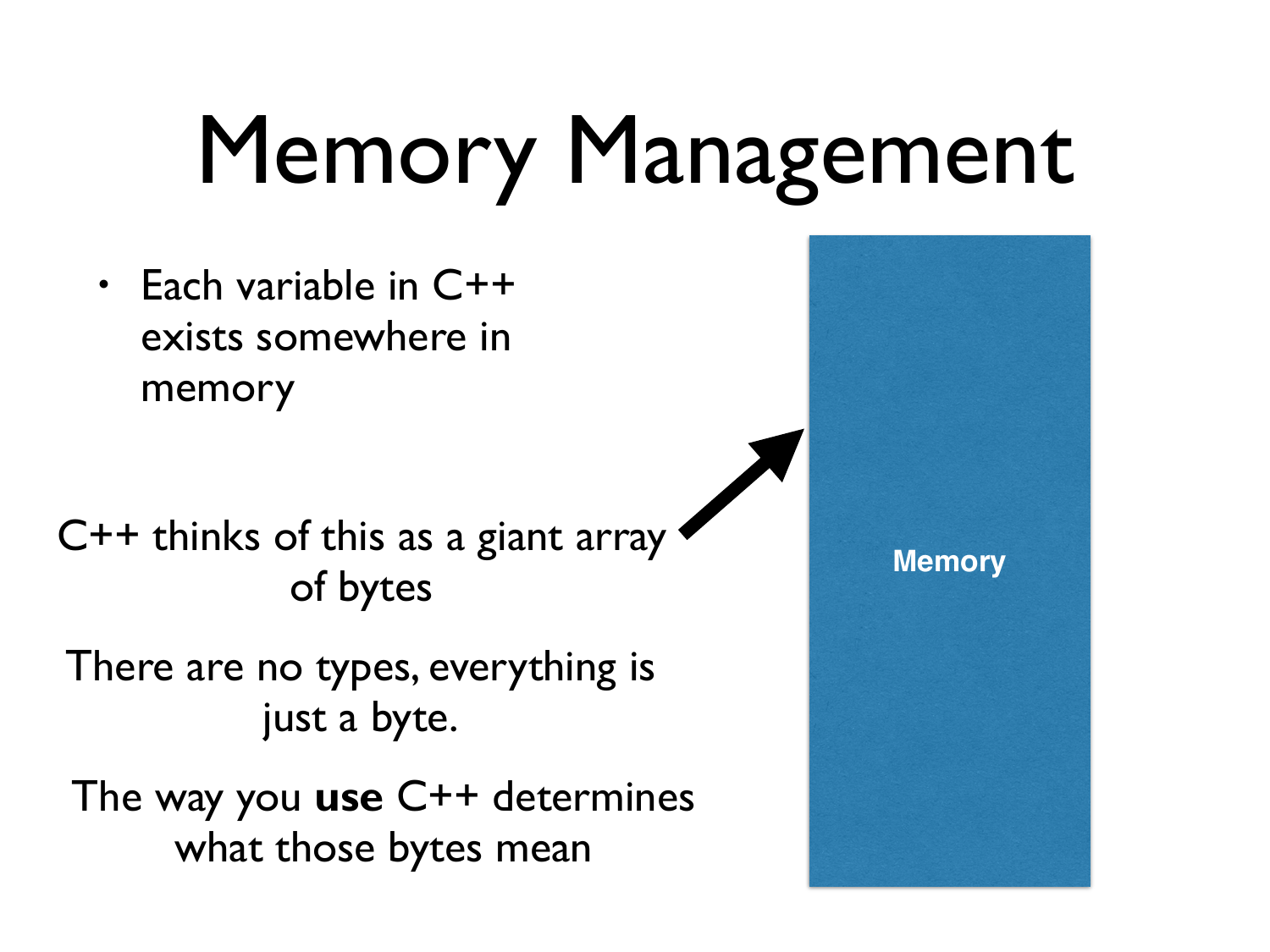### Primitive types



(for a 32-bit architecture…)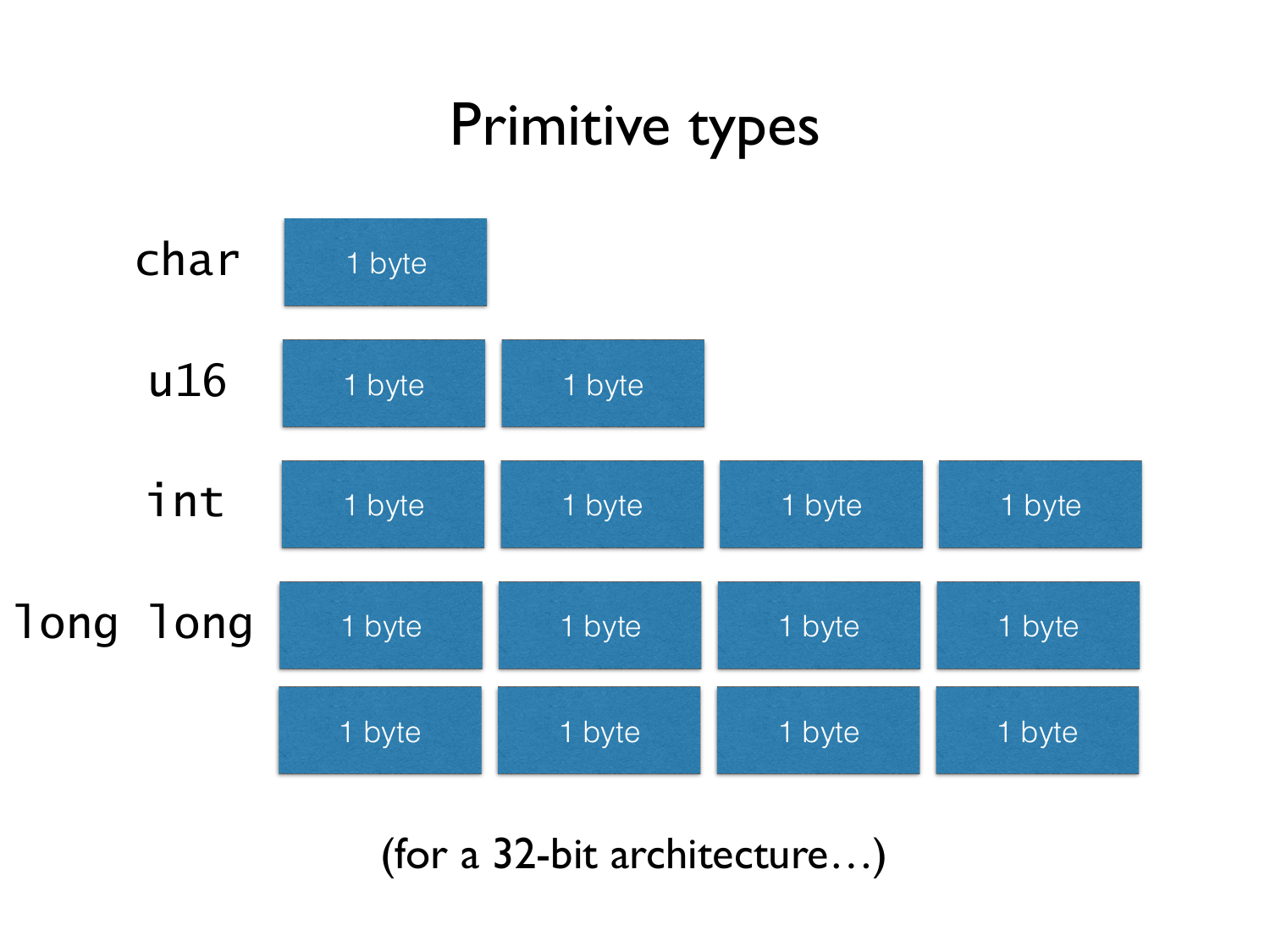#### Primitive types



(for a 32-bit architecture…)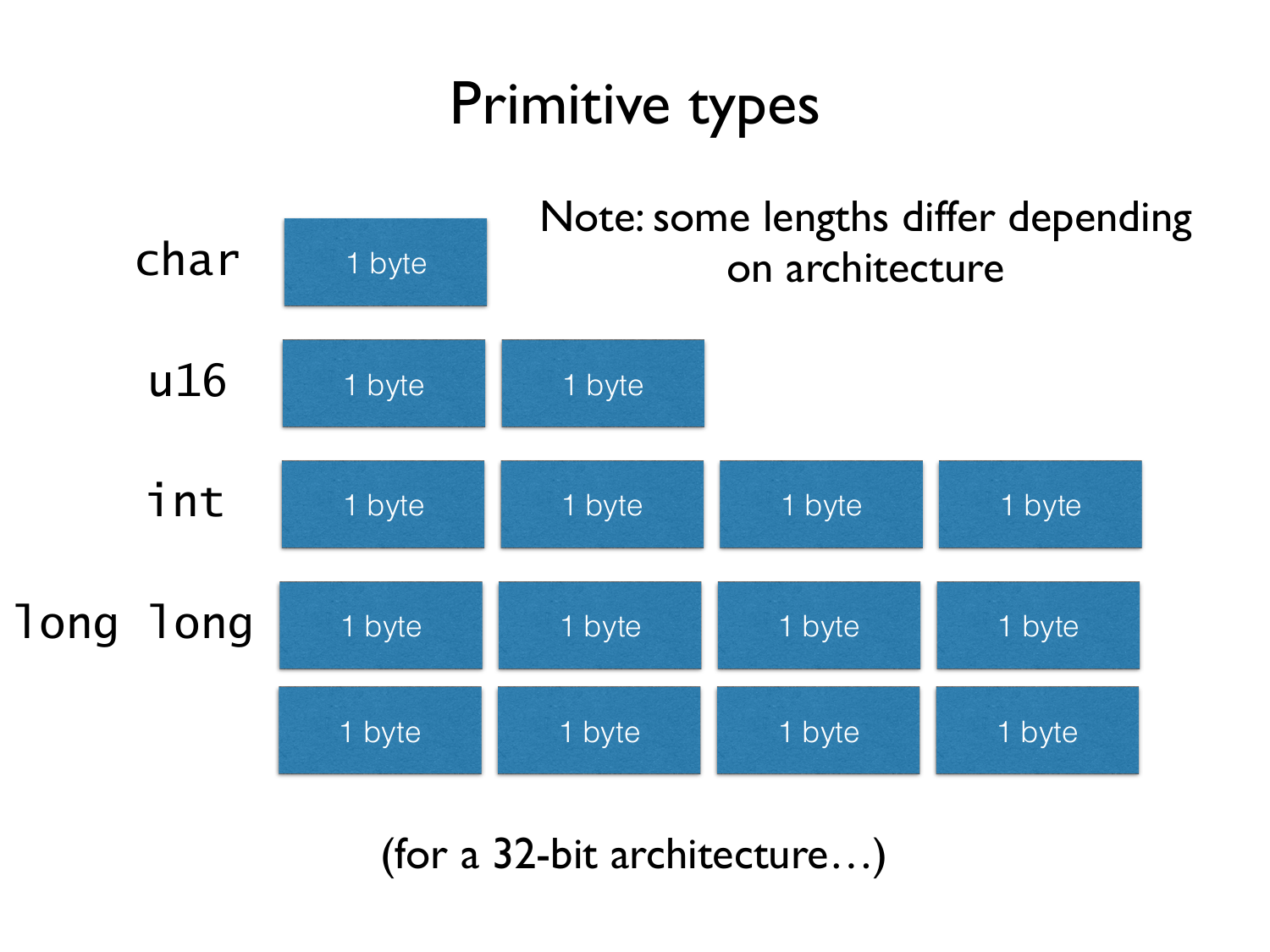### (nearly) everything in C has an **address**

(e.g., an integer literal does not)

```
int main() \{ int x; 
  cout \leq "The address of x is " \lt\lt\& x \lt\ "\n";
}
```
Kyles-MacBook-Pro-2:c++play micinski\$ ./a.out The address of  $x$  is 0x7fff5547347c Kyles-MacBook-Pro-2:c++play micinski\$

We will use this later to **refer** to things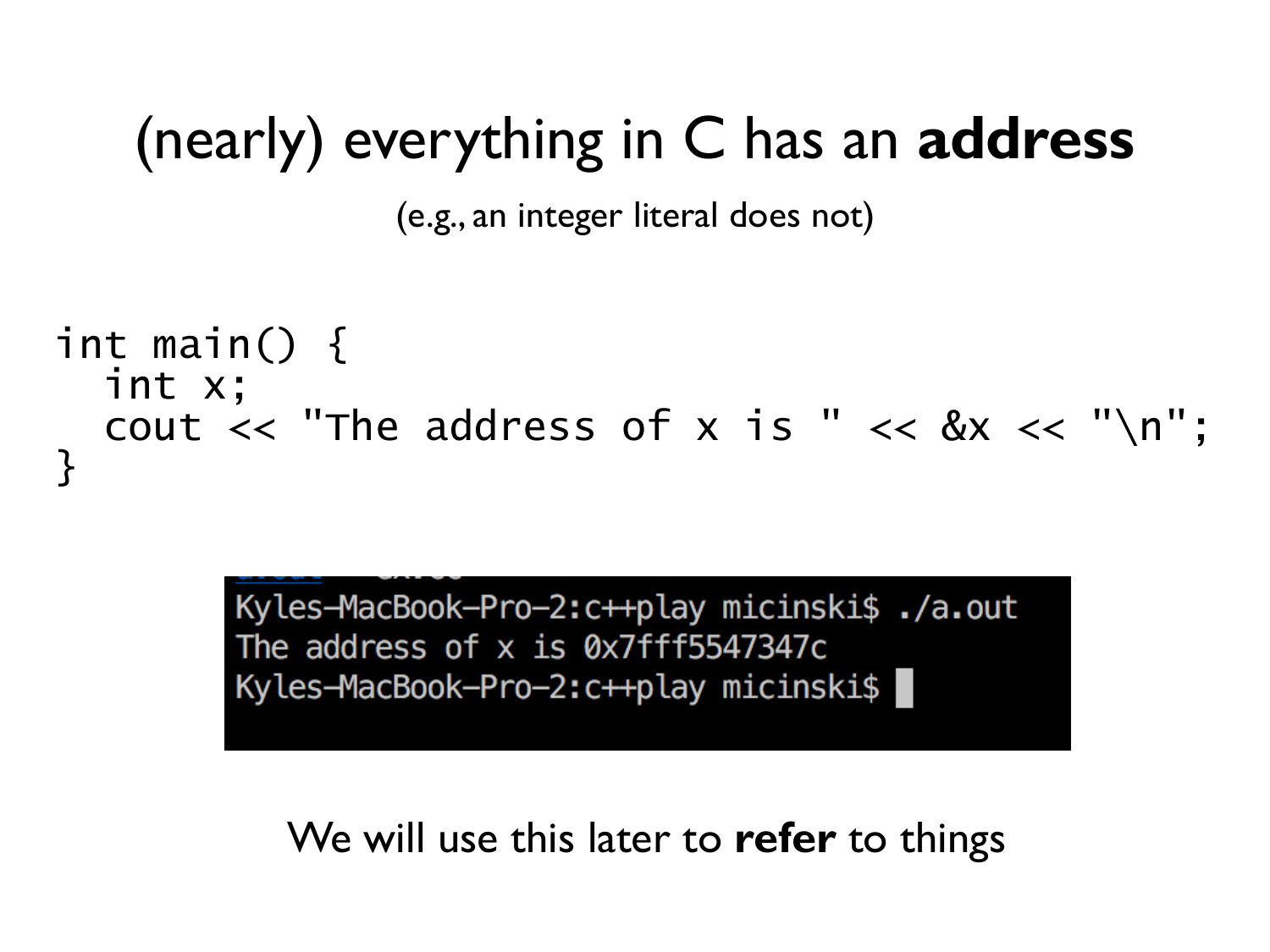#### What a C-style string looks like…

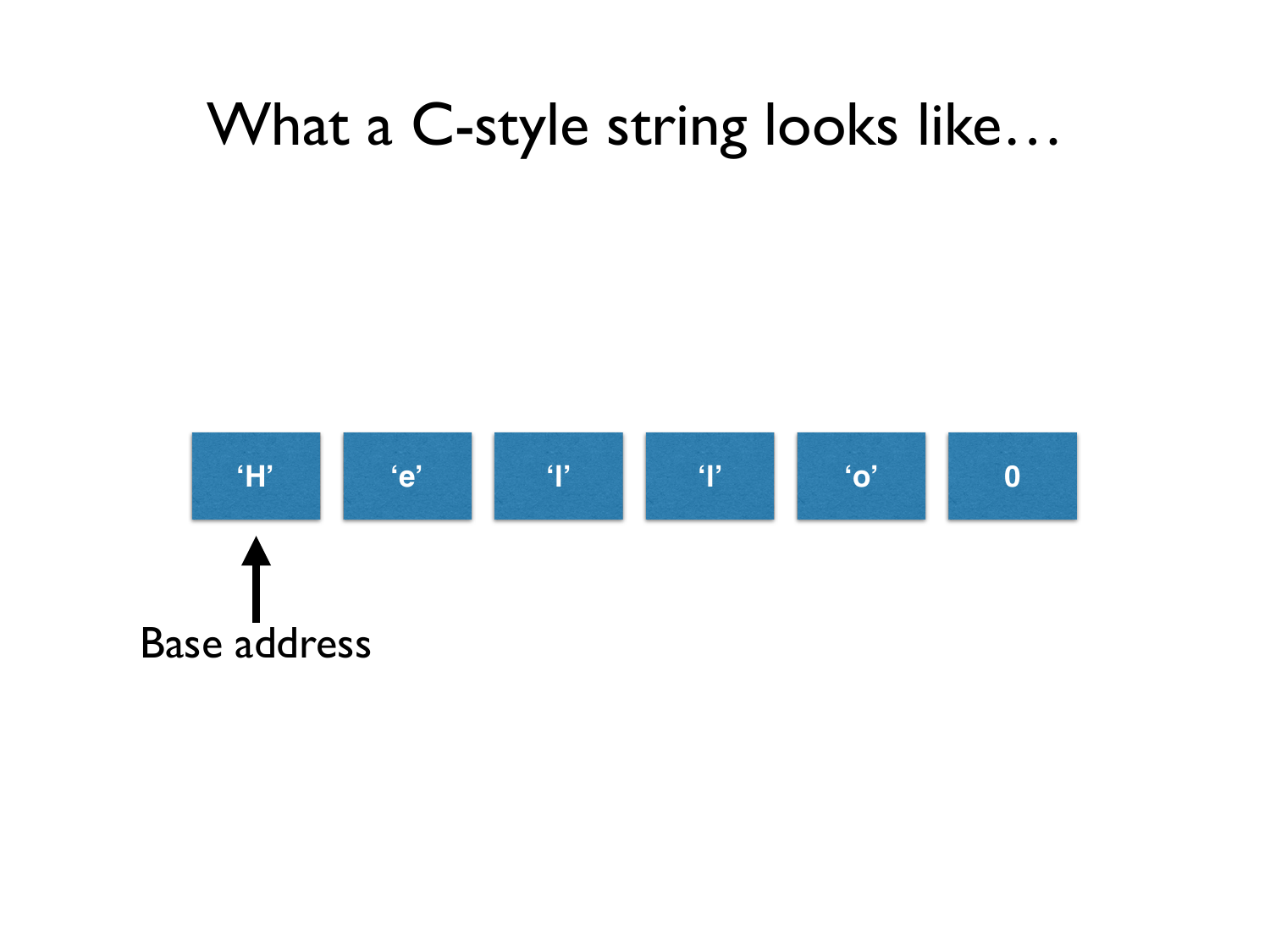### What a C-style string looks like…



Base address **Objects laid out by putting member** variables in sequence, just like strings

> C++ types are used to interpret regions of memory in the right way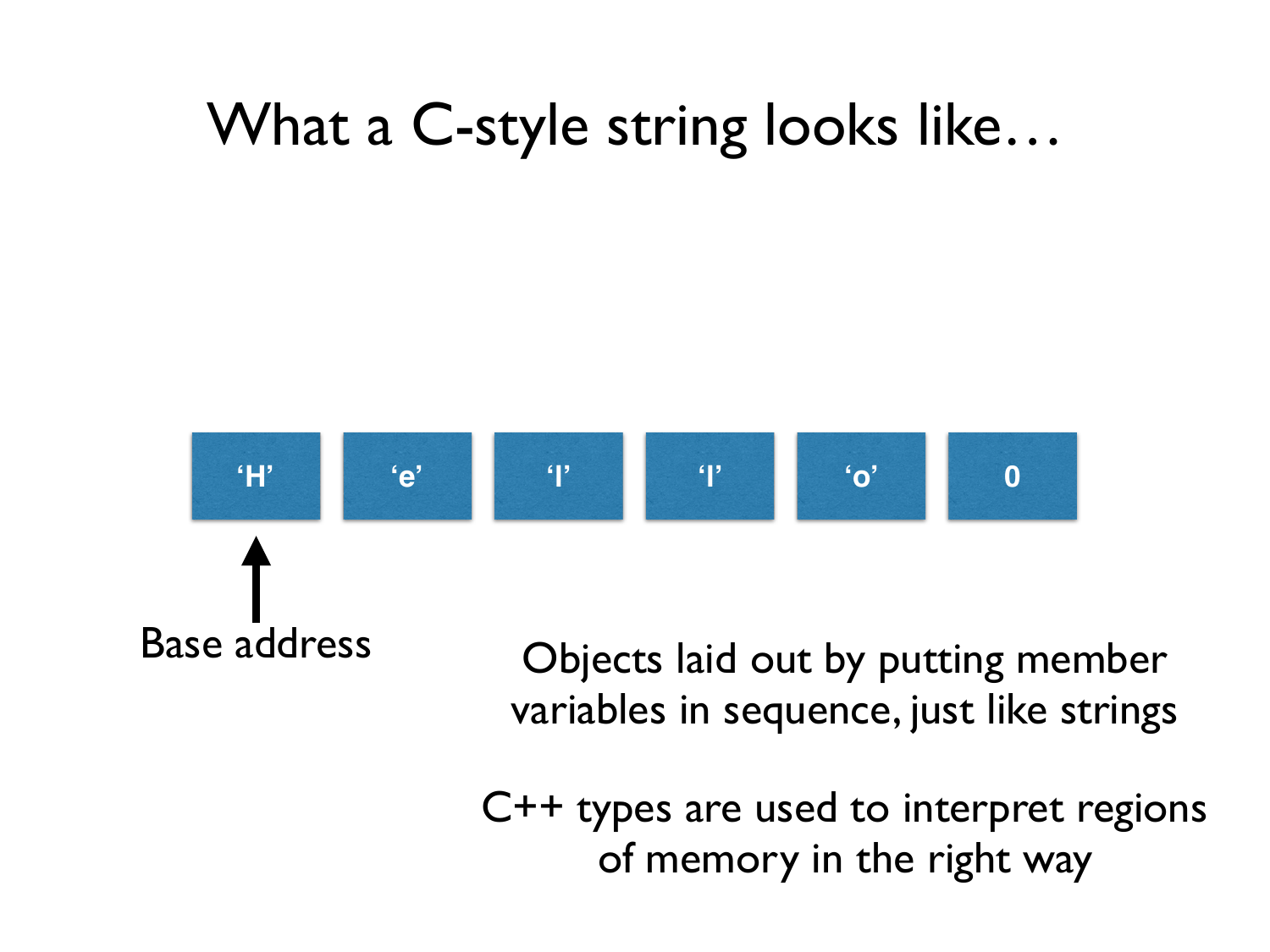# Stack Layout for Functions

- Local variables are laid out on the **stack**
- Each time function called, new region of memory allocated for that call:
	- Activation Record / Stack Frame

```
int sum(int x, int y) {
  int z = x + y;return z;
}
           Stack…
          4 bytes for x
          4 bytes for y
          4 bytes for z
```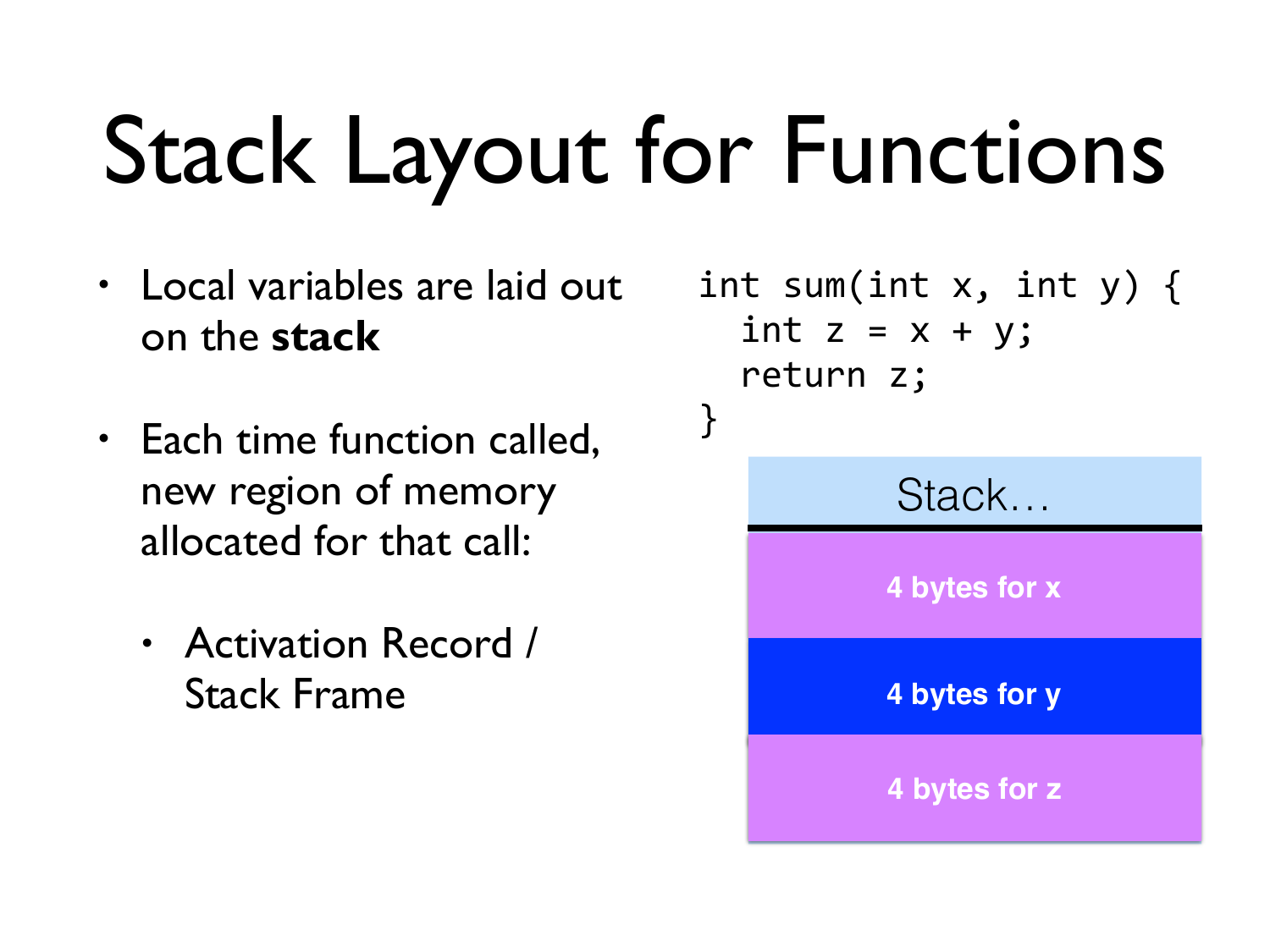## Stack Overflows

- Each time a function is called, the variables for the function are pushed onto the stack
- Typical computer has a small stack, relatively speaking
	- $\cdot$  ~4MB
- Long seqs of recursive calls potentially overflow stack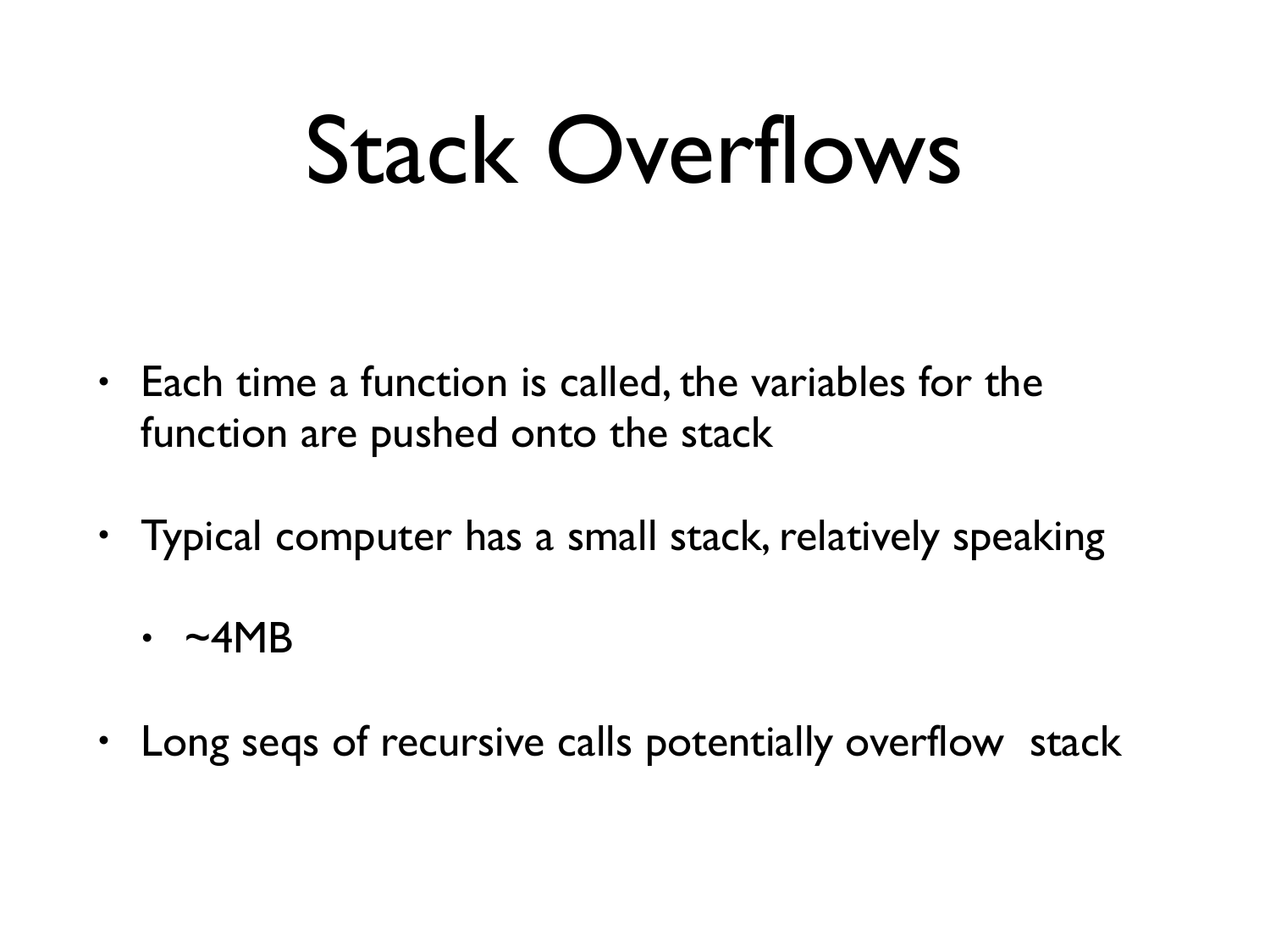```
int bad sum(int x, int y) {
  if (x == 0) {
    return y;
  		}	else	{	
    return 1 + bad sum(x - 1, y);
  		}	
}
```
Kyles-MacBook-Pro-2:c++play micinski\$ g++ ex.cc; ./a.out The address of  $x$  is 0x7fff5d69a47c Calculating 2352322 plus 42 Segmentation fault: 11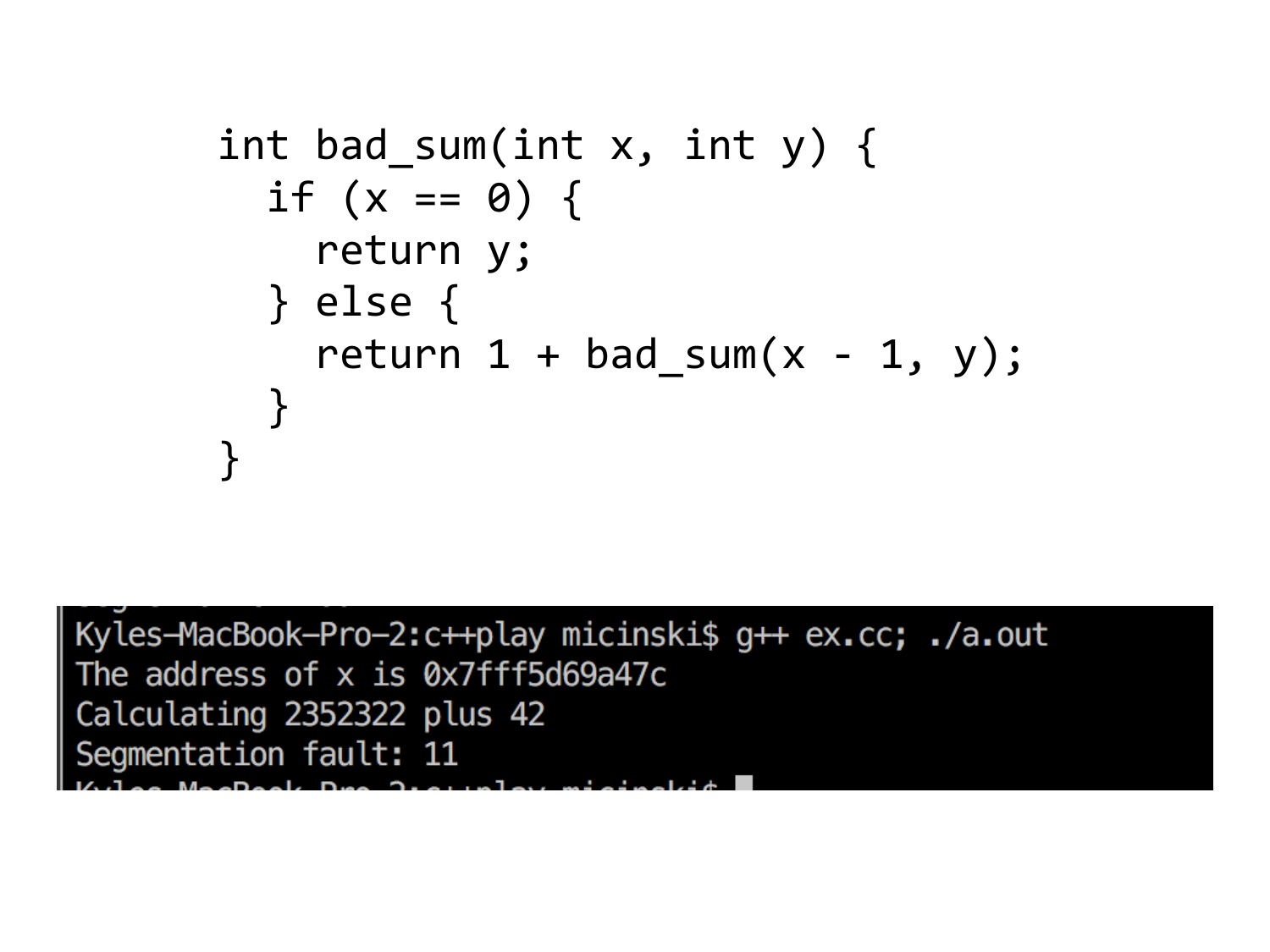### This has led to a **false** assumption among C++ programmers that recursion is bad / slow

Recursion—when used and implemented correctly—is powerful tool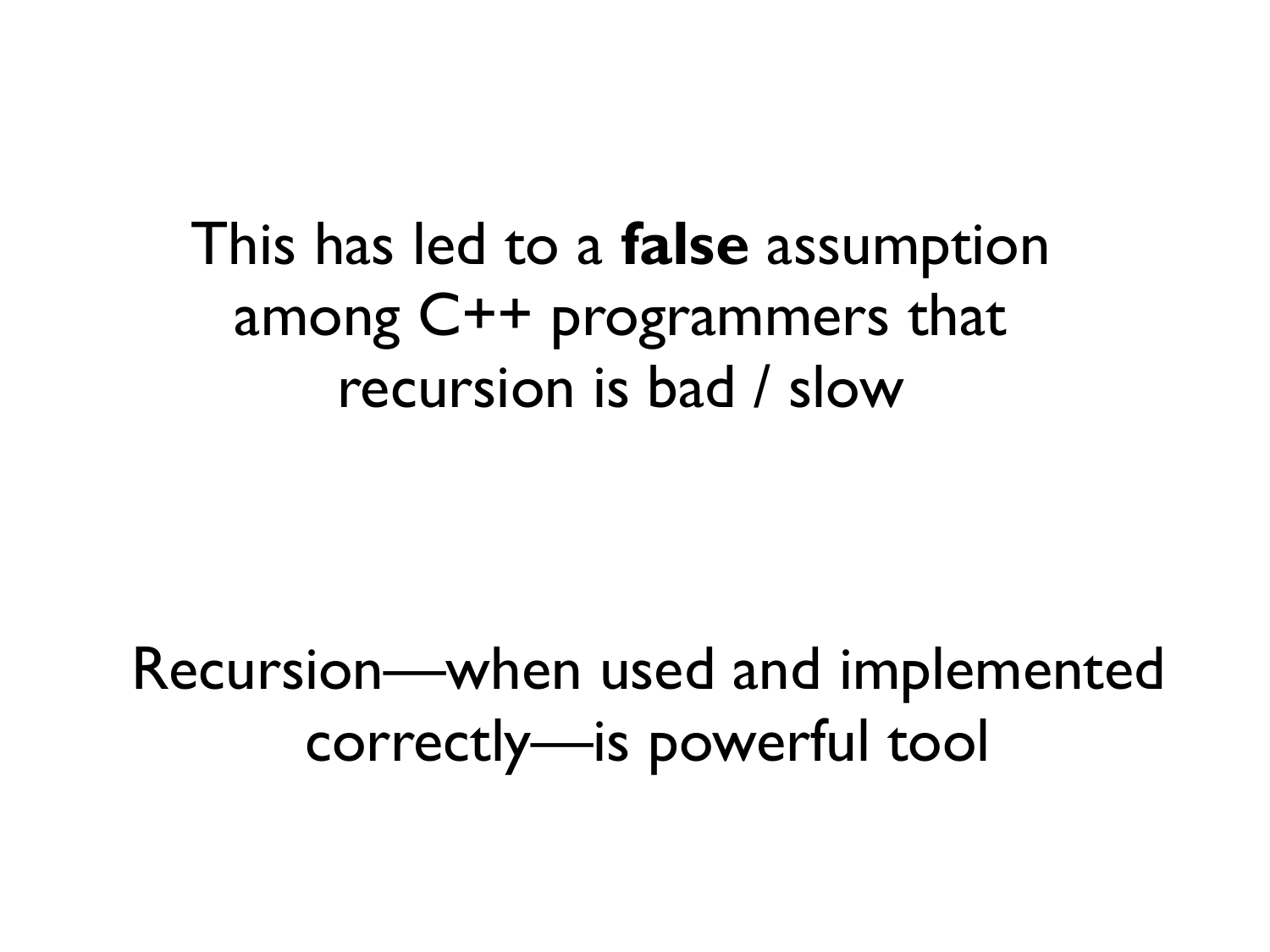## Tail Recursion

- A function is **tail-recursive** if recursive call is the last operation
	- Tail recursive: return sum $(x 1, \text{ acc } + 1)$
	- Not tail recursive: return  $1 + sum(x-1)$
- **Tail-recursion** can be optimized so that it doesn't use stack
- Basic intuition: stack used for **partial results**
	- If you don't do anything after recursive call, no need for that!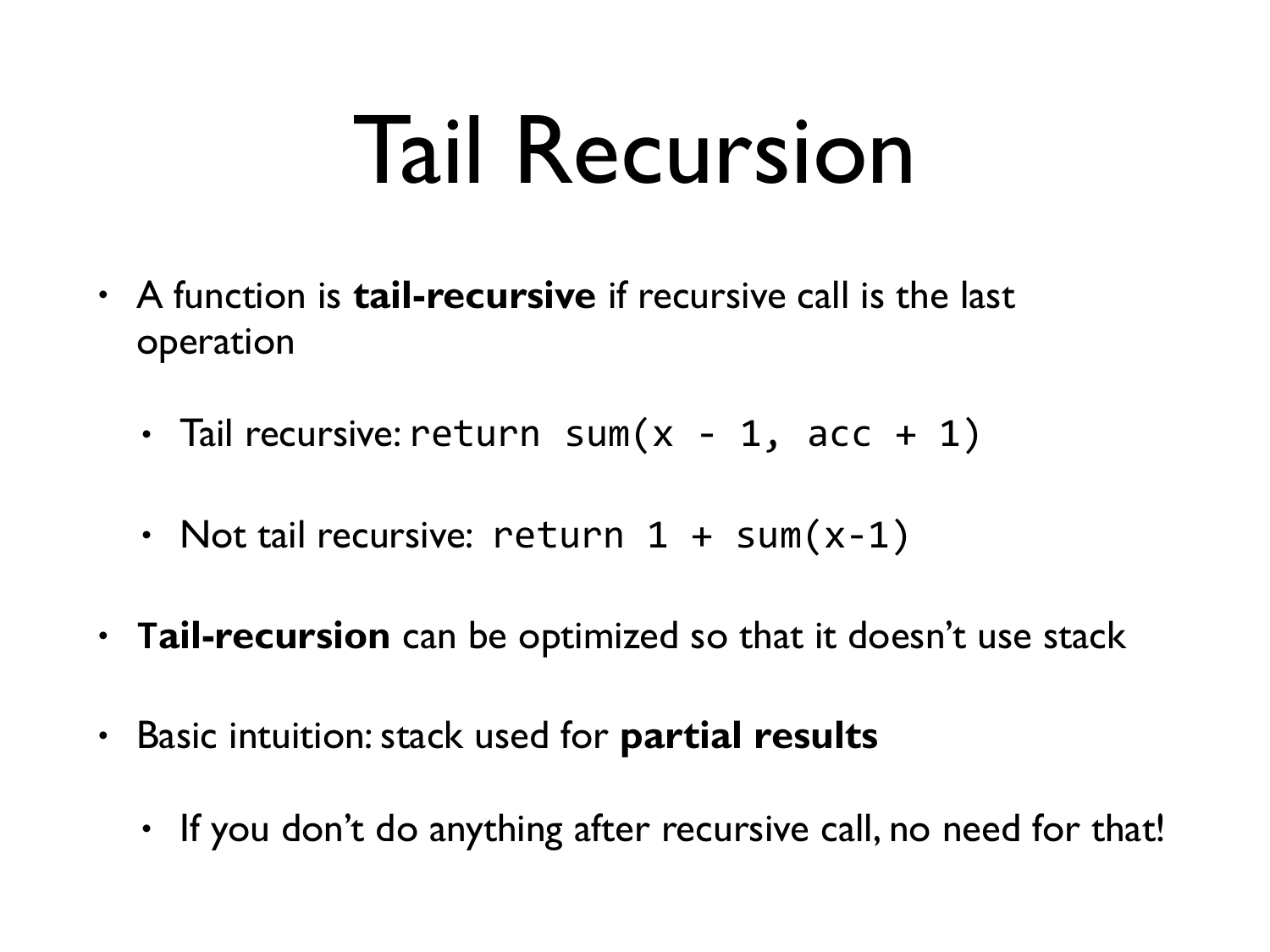### Code covers…

- Use of vector
- Iterating using C++ for syntax
- Example use of recursion
- Higher order functions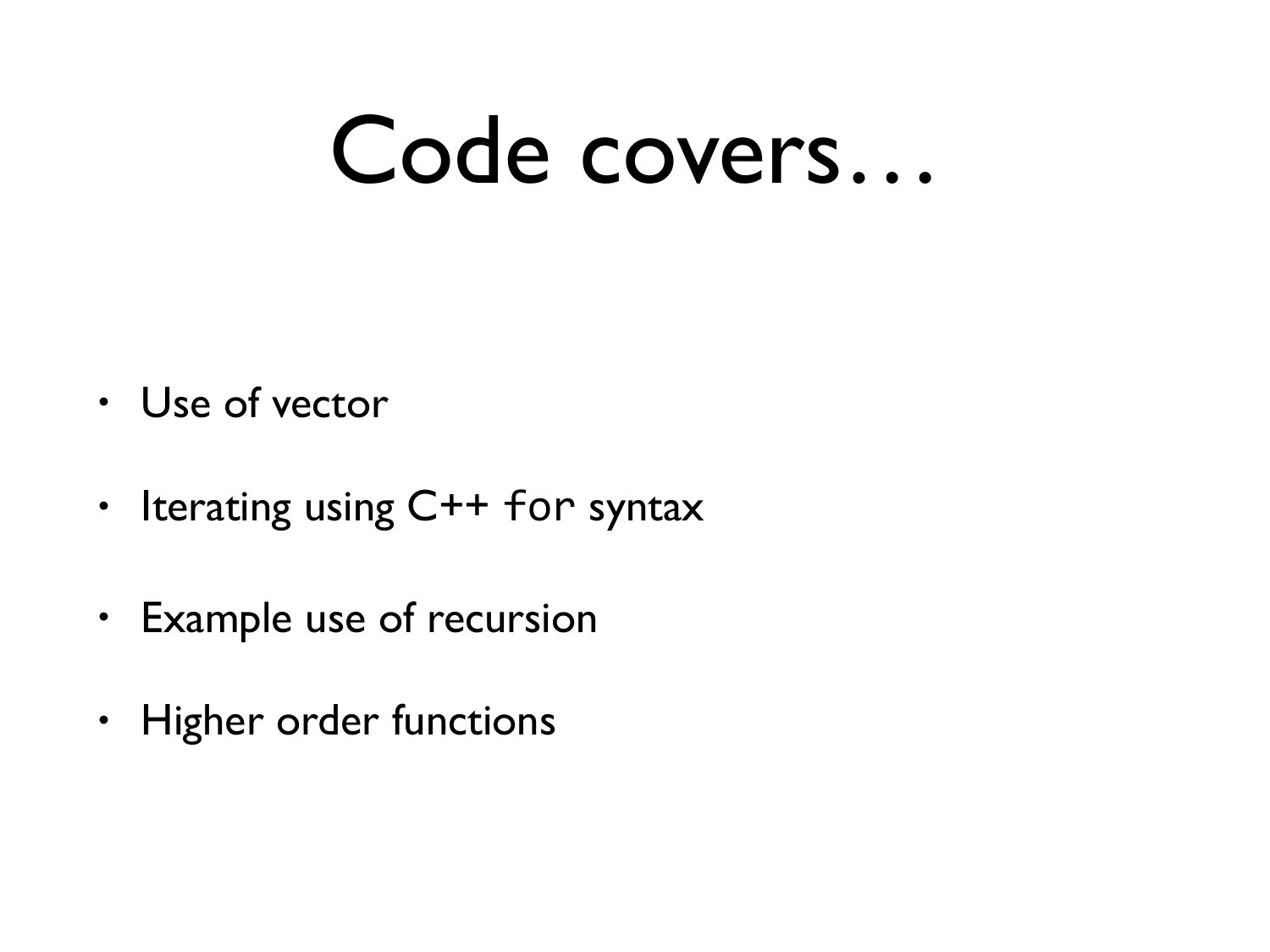# Higher Order Functions

Can define functions inline

cout << "Hello, "  $\prec$  ([](string x) -> string { return x; })("World!");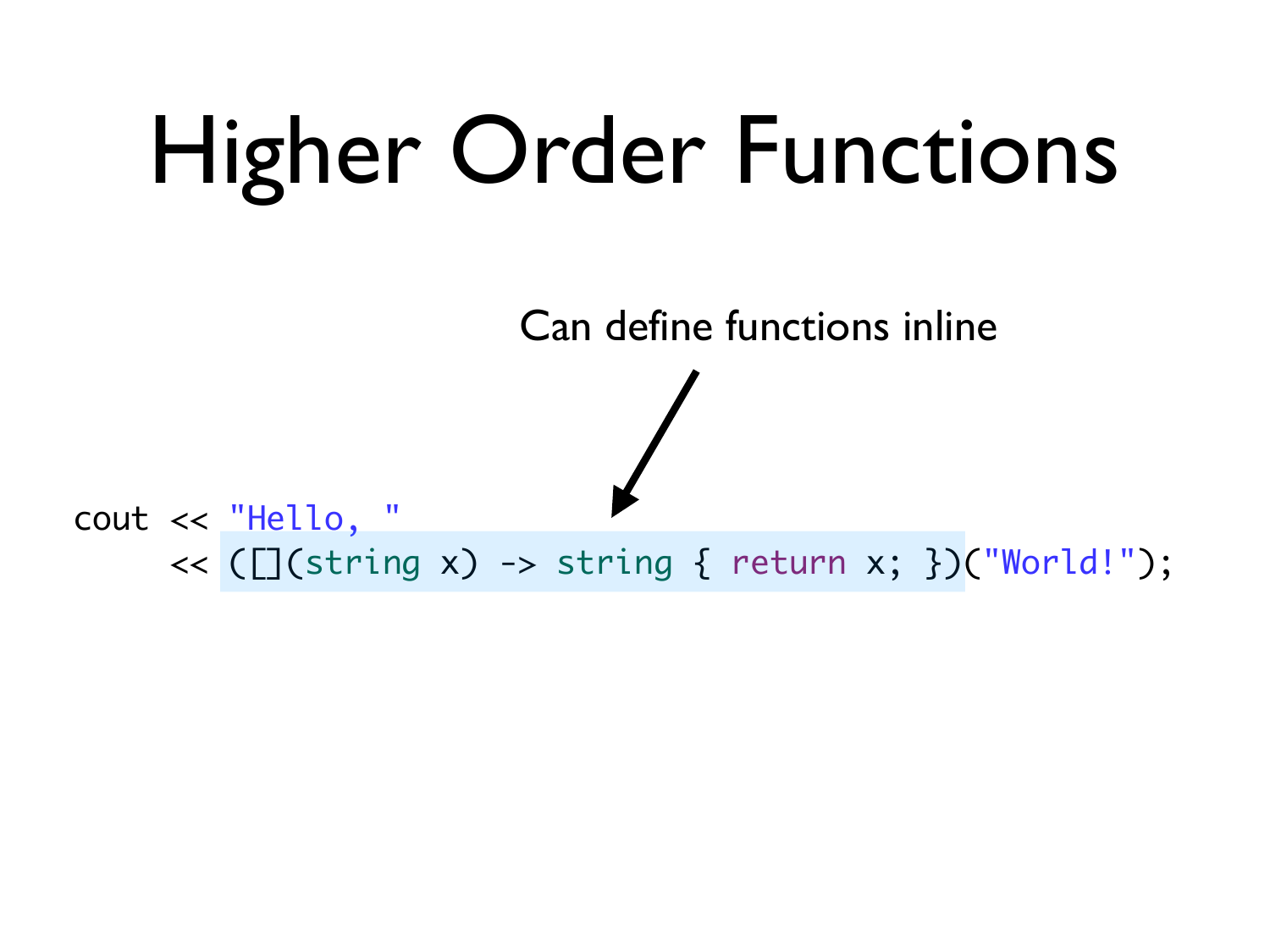

Can define functions inline

cout << "Hello, "  $\prec$  ([](string x) -> string { return x; })("World!");

Capture list (explained next)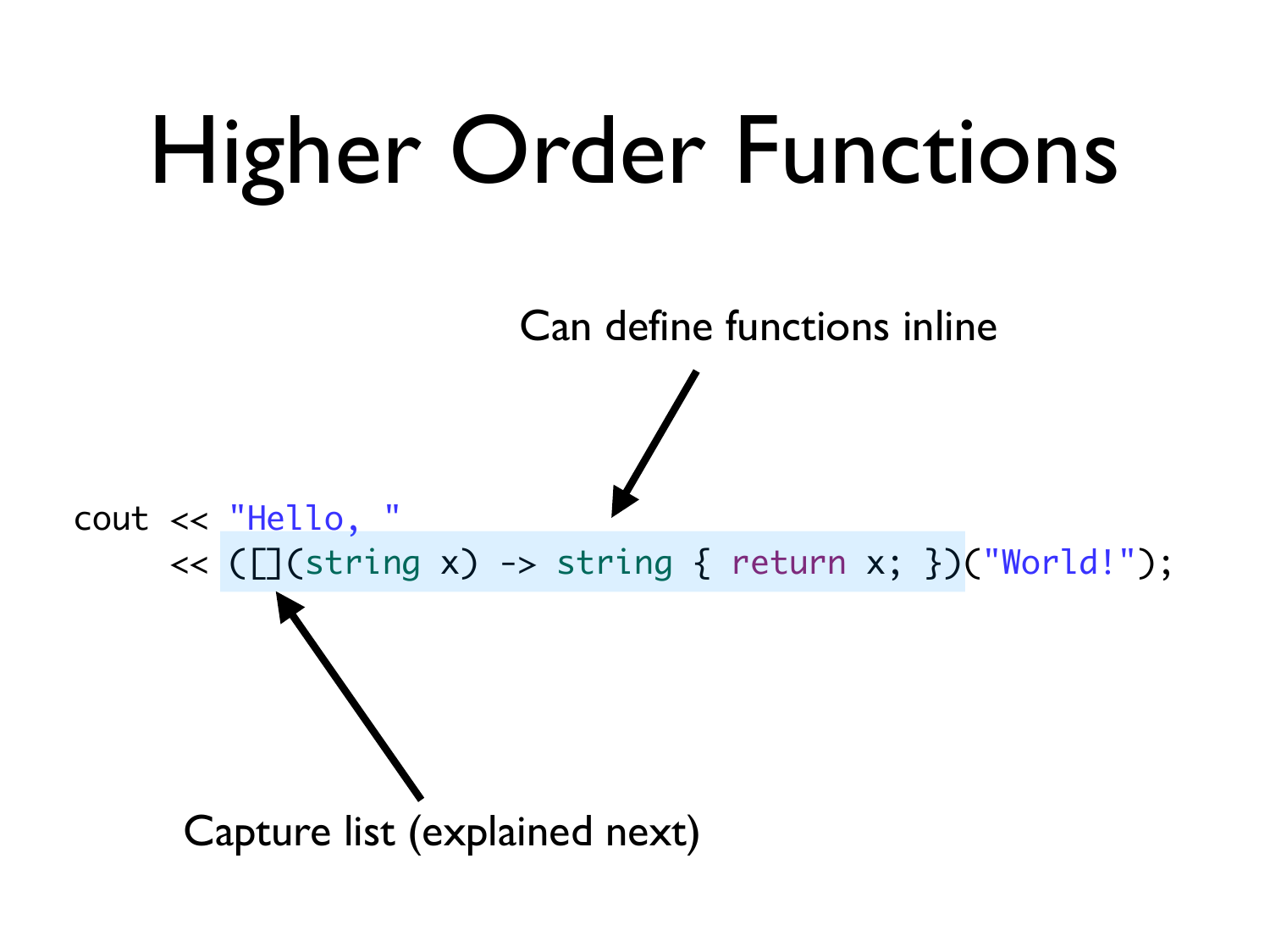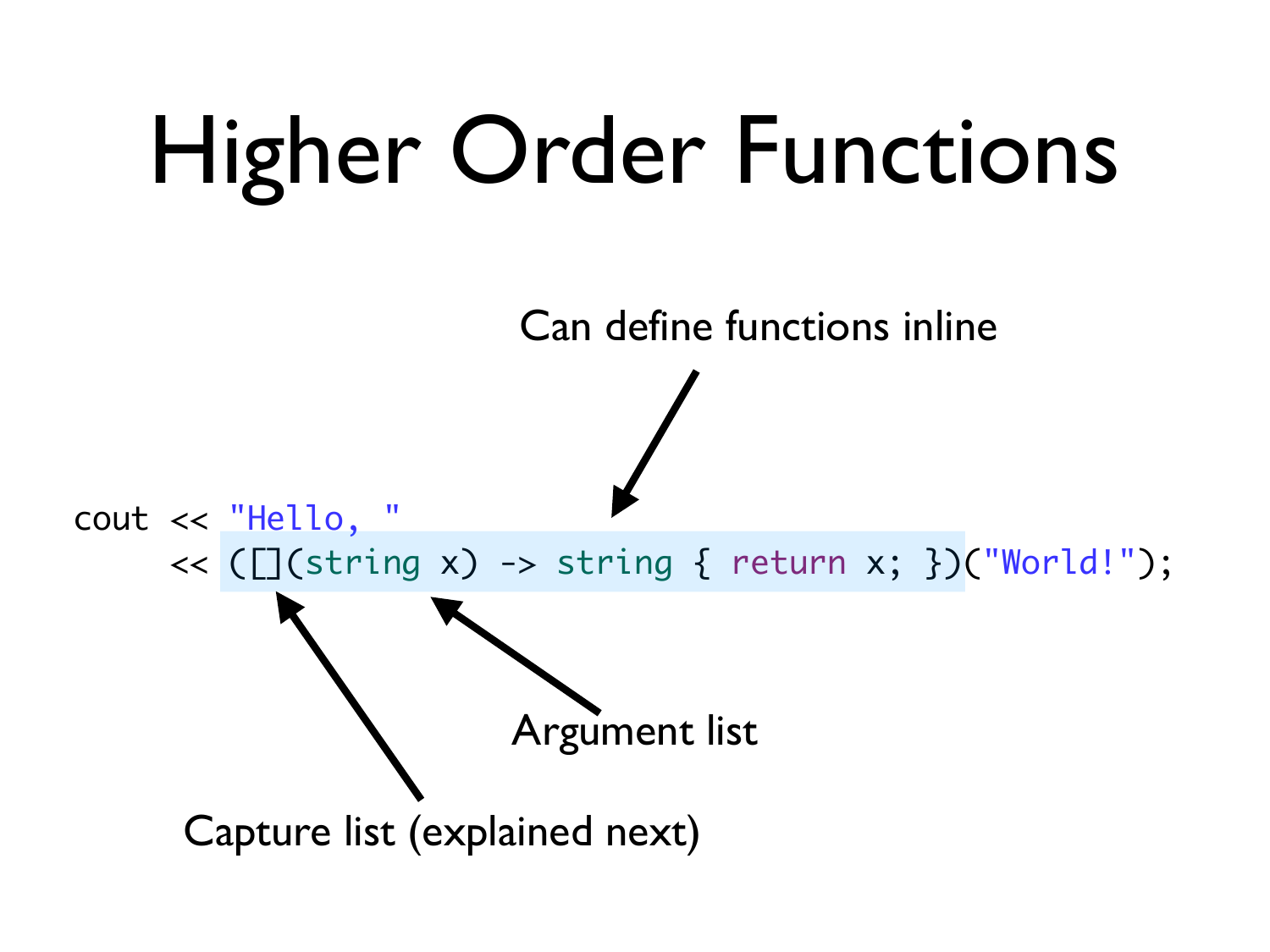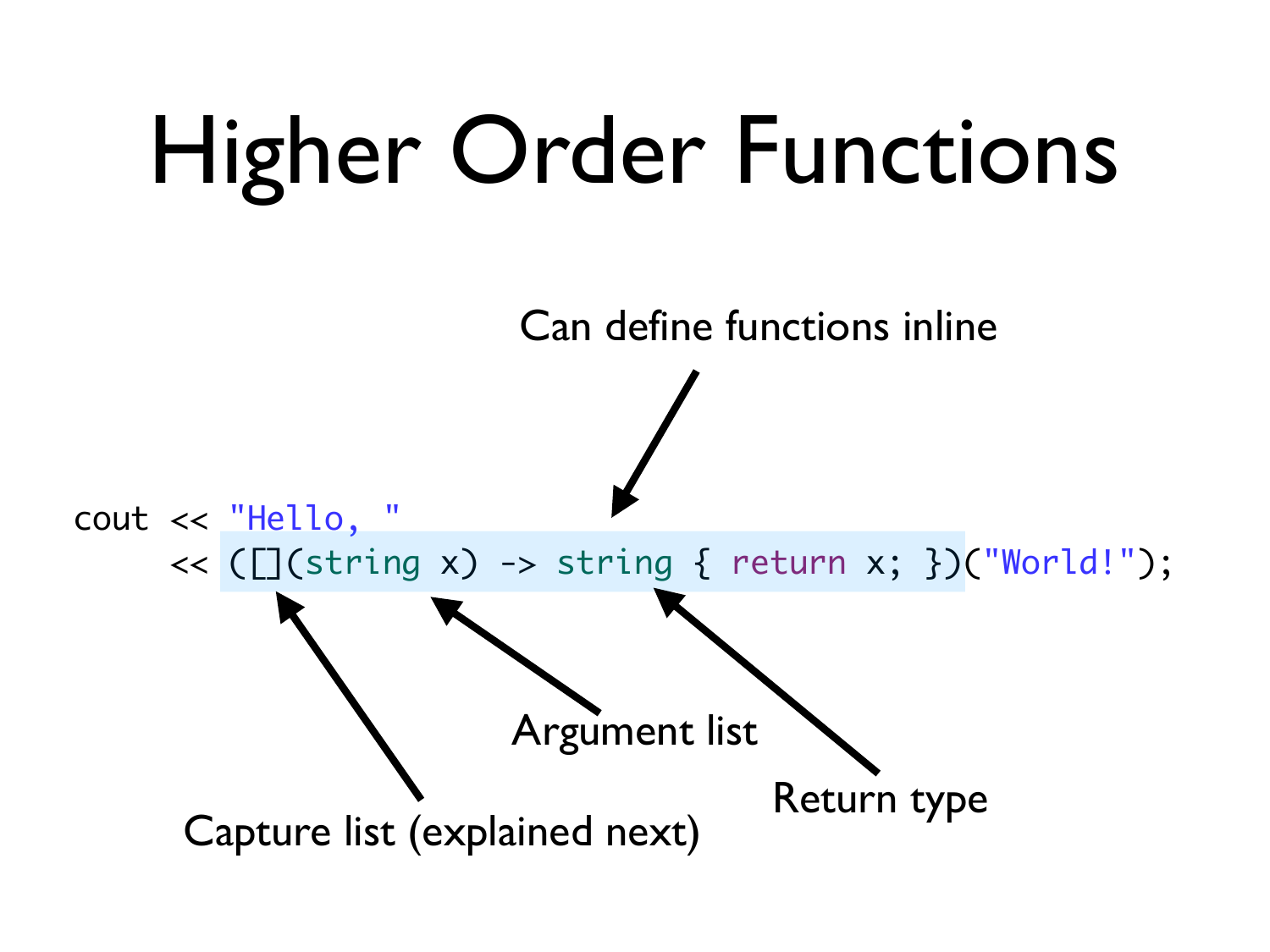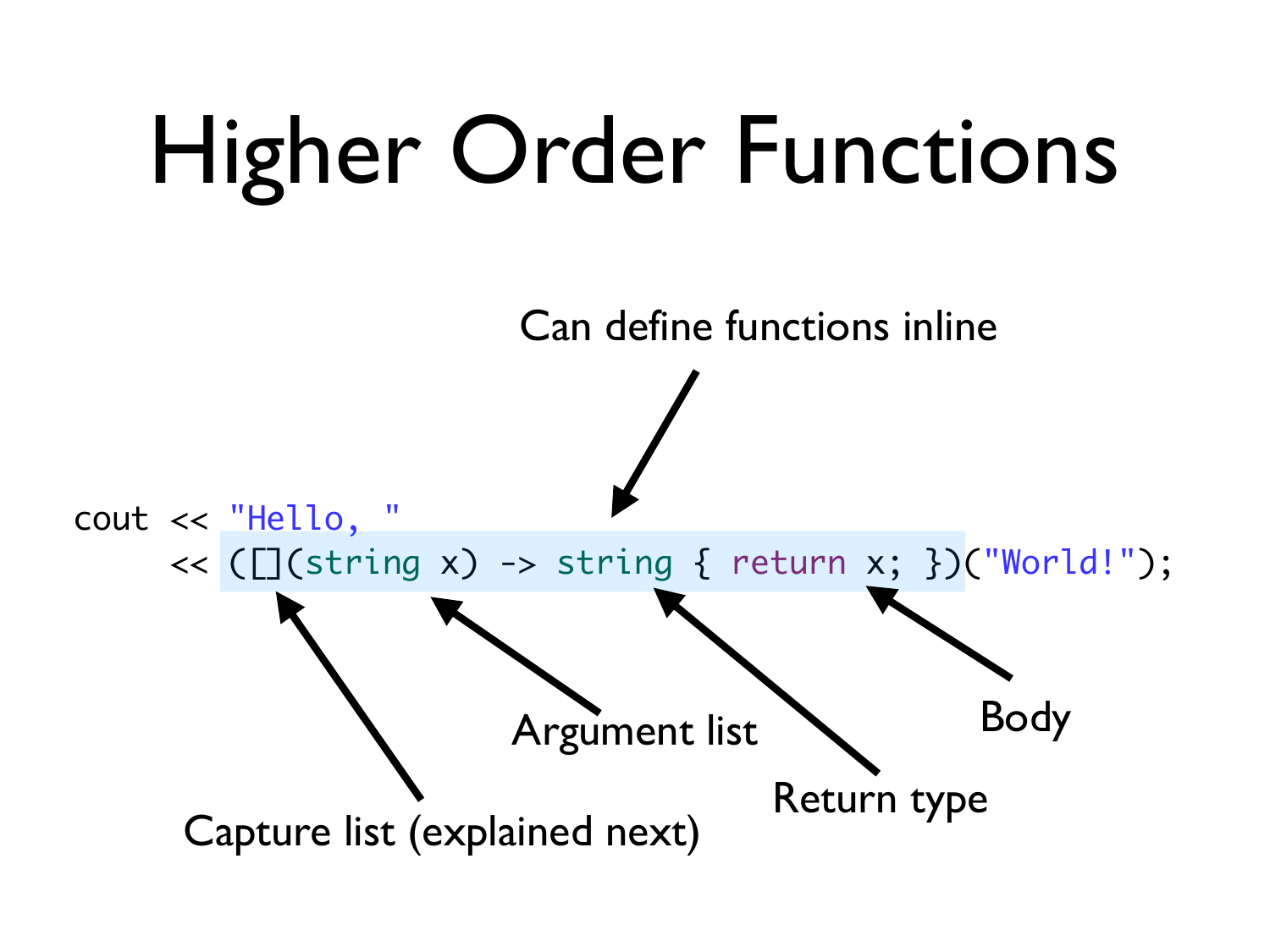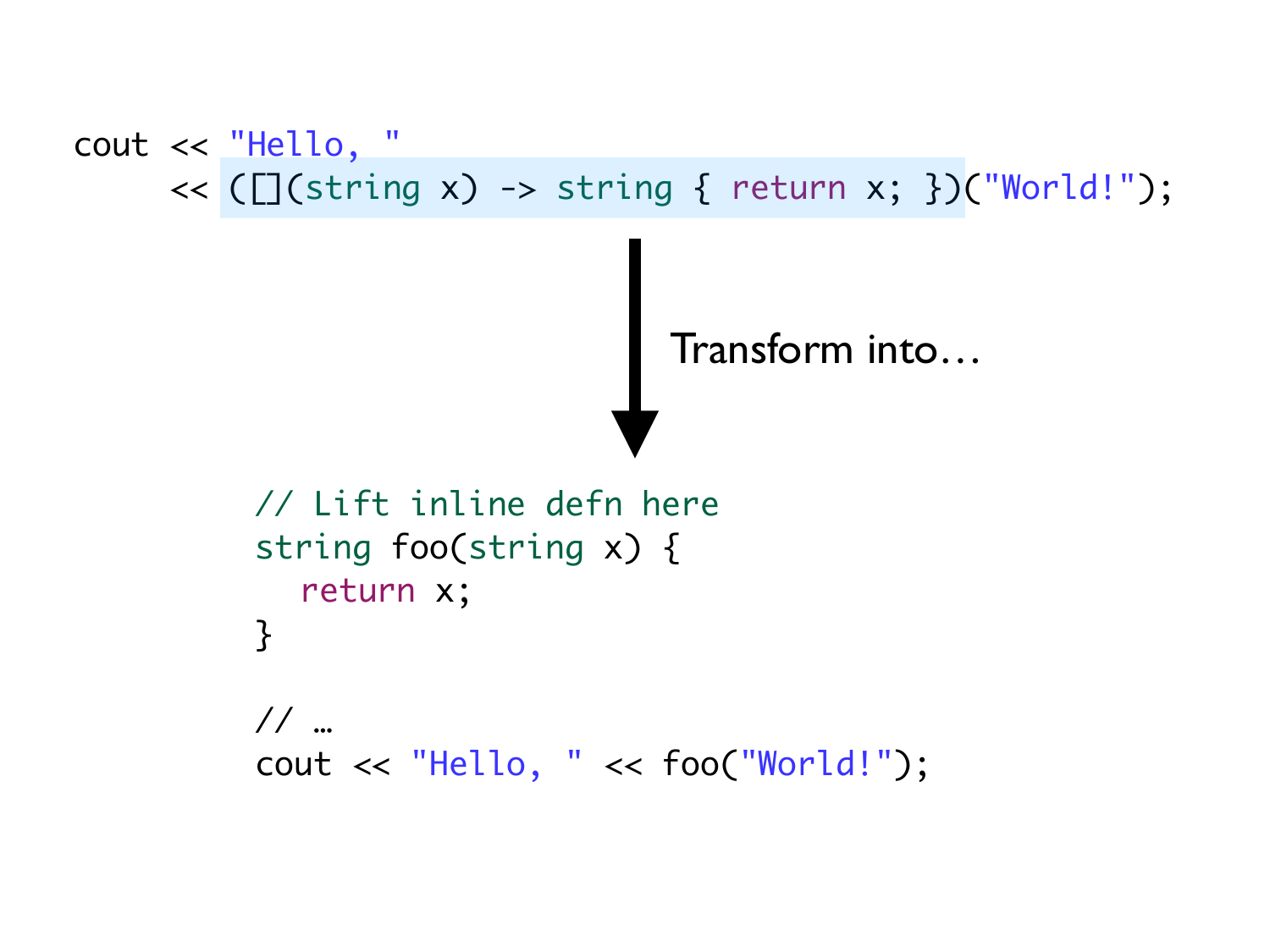Can you spot the problem?

```
string world = "World!";
([](string x) -> string { return x.append(world); })("Hello, ");
```
Think about what would happen if I were to do the foo trick again…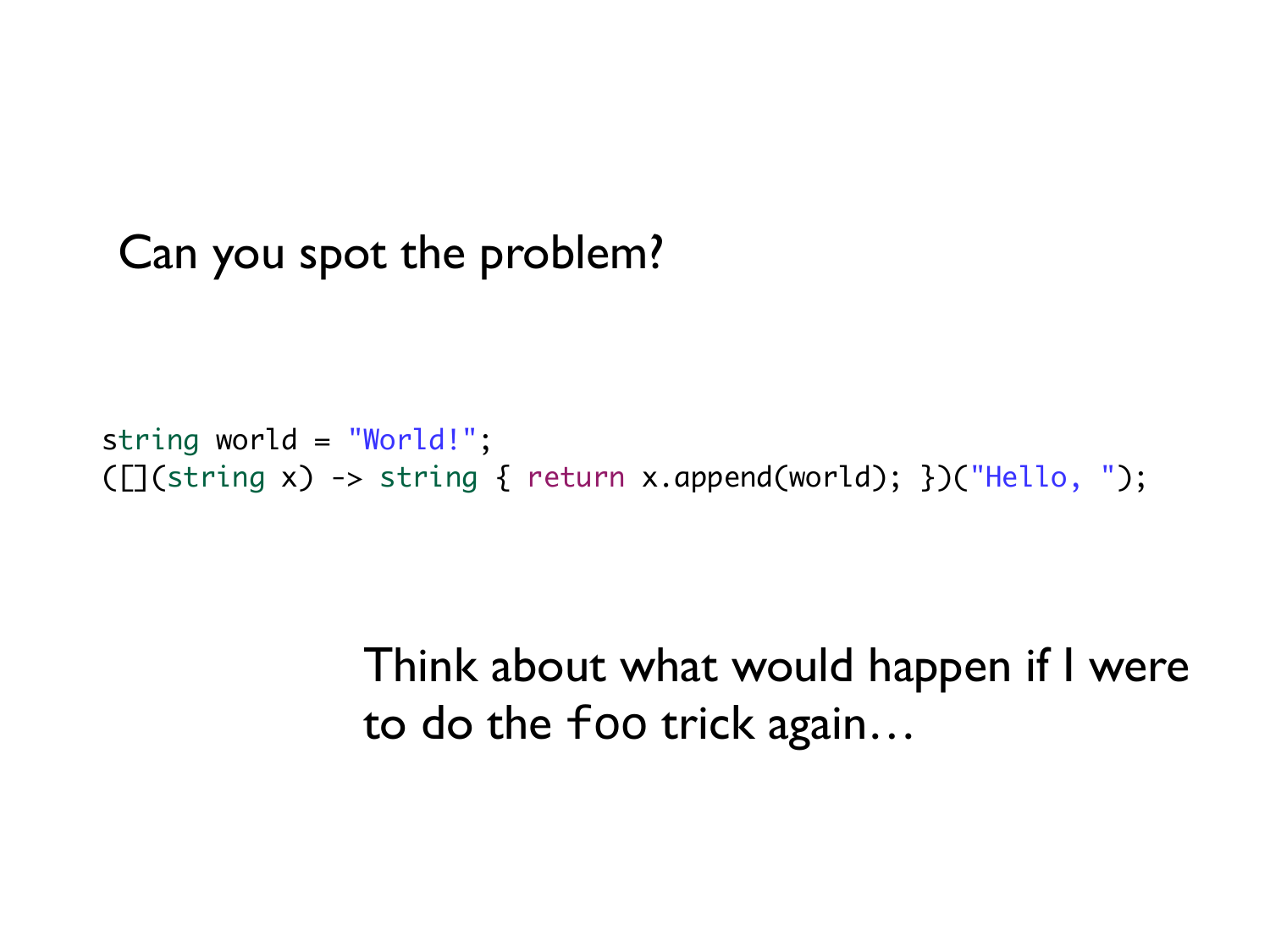

#### **What is the value of world here!?**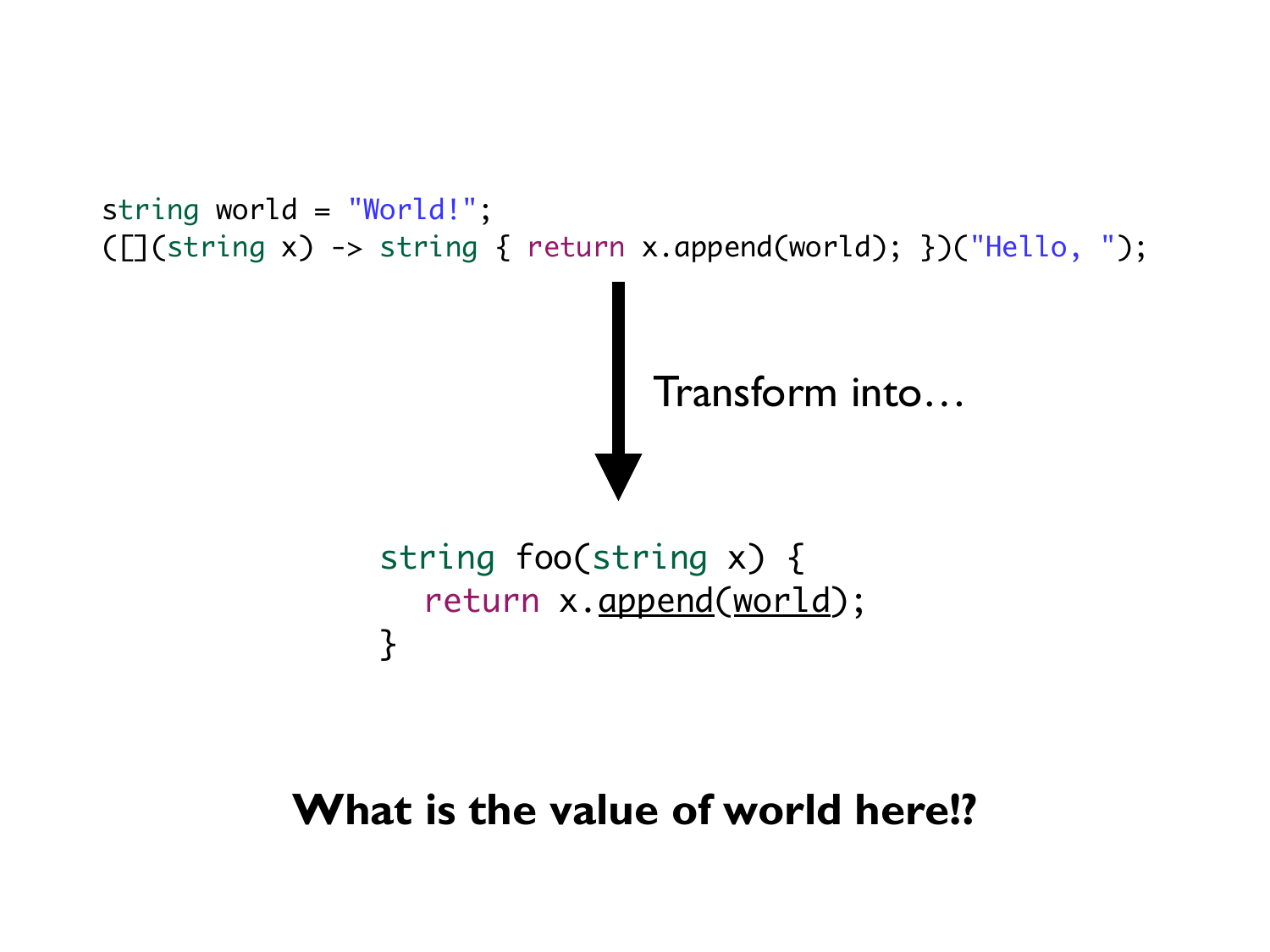Instead we want…

string foo(string x, string world) { return x.append(world); }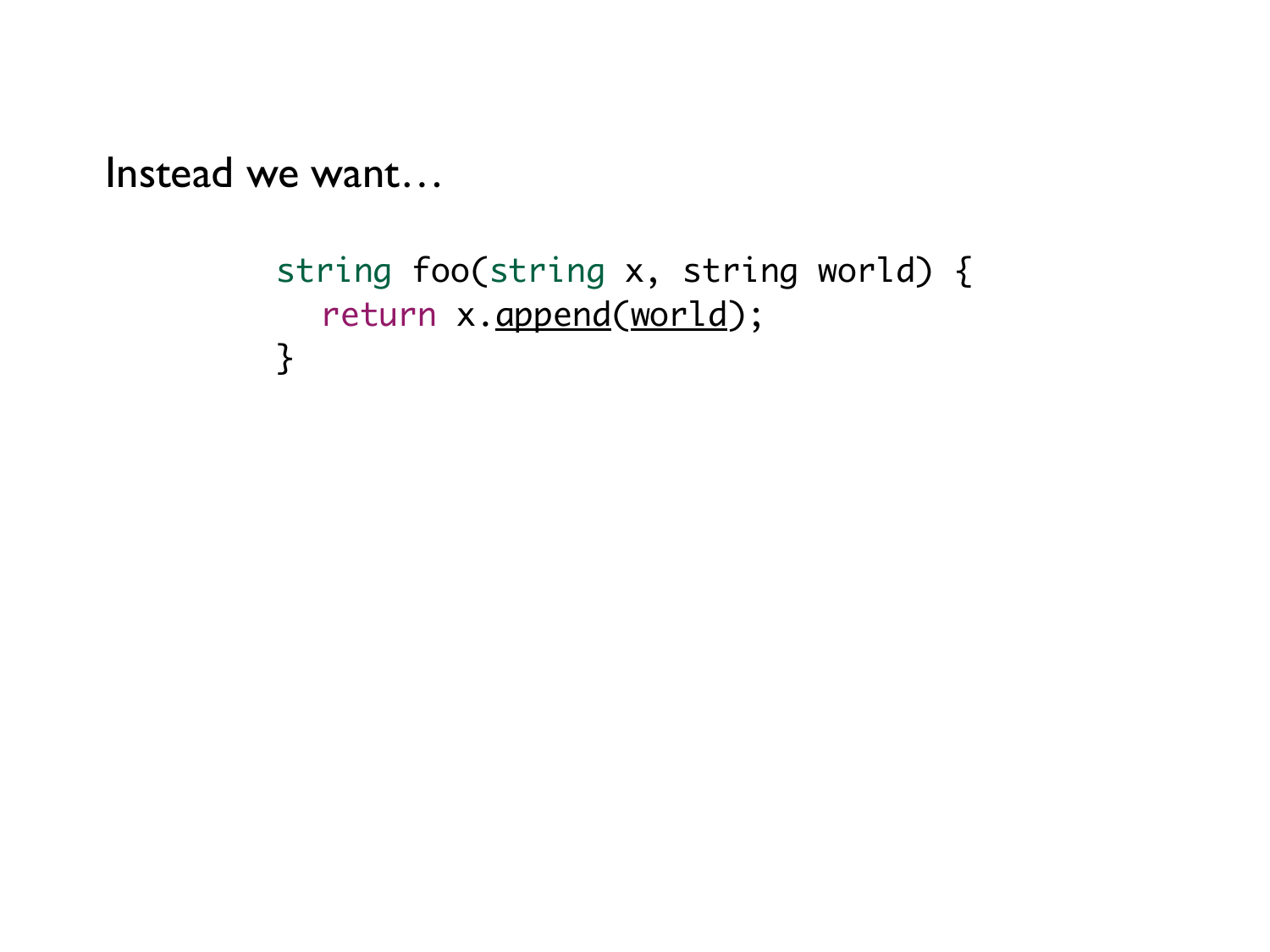Instead we want…

```
string foo(string x, string world) {
  return x.append(world);
}
```
Which we can write as…

( $[$ =] (string x) -> string { return x.append(world); })("Hello, ");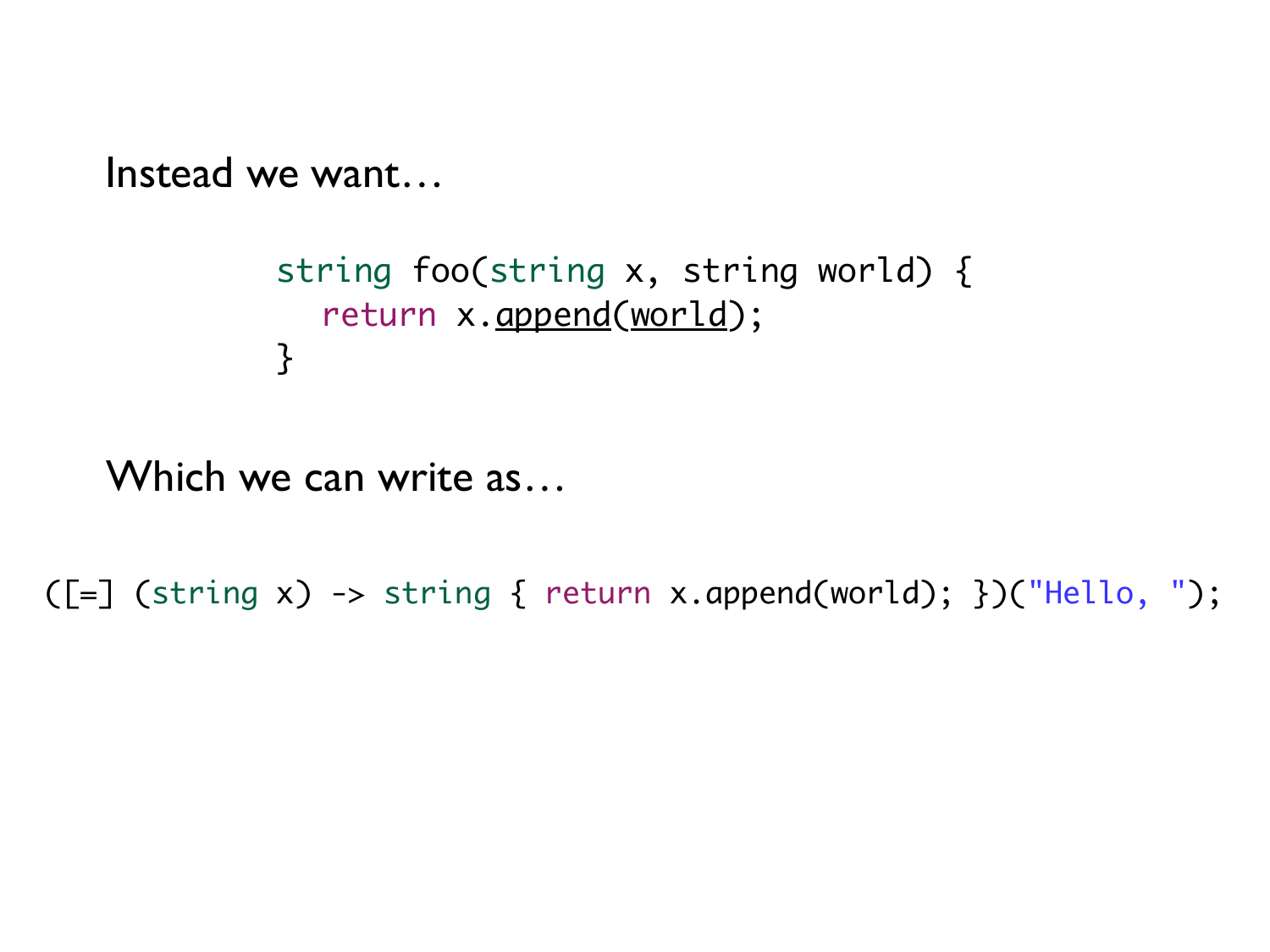Instead we want…

```
string foo(string x, string world) {
  return x.append(world);
}
```
Which we can write as…

( $[-]$  (string x) -> string { return x.append(world); })("Hello, ");

*Capture* all the variables inside body that aren't x We say the argument list *binds* x, things that aren't bound are called *free* Capture list specifies which *free variables* to capture